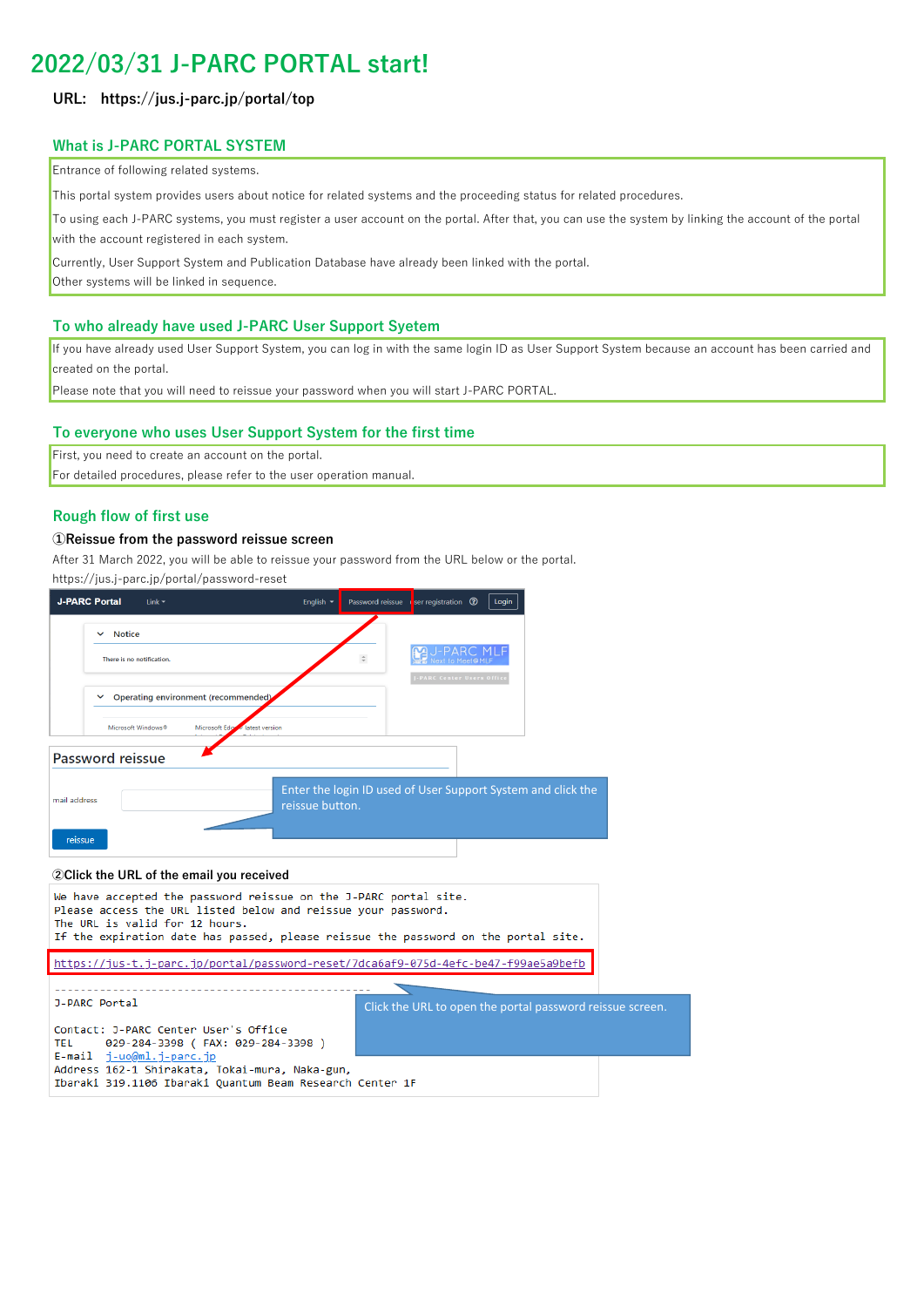**③Set a new password**

| <b>J-PARC Portal</b>                                                                                                                                                                   | Link $\blacktriangledown$                                                                                                        | English $\sim$                                         |                                                                                                        | Password reissue user registration <sup>3</sup>  | Login |                                                              |
|----------------------------------------------------------------------------------------------------------------------------------------------------------------------------------------|----------------------------------------------------------------------------------------------------------------------------------|--------------------------------------------------------|--------------------------------------------------------------------------------------------------------|--------------------------------------------------|-------|--------------------------------------------------------------|
| Password reissue                                                                                                                                                                       |                                                                                                                                  |                                                        |                                                                                                        |                                                  |       |                                                              |
| New password                                                                                                                                                                           |                                                                                                                                  |                                                        |                                                                                                        |                                                  |       |                                                              |
| New password<br>(confirmation)                                                                                                                                                         | $\Box$ Show password                                                                                                             |                                                        |                                                                                                        |                                                  |       |                                                              |
| The password must meet the following rules:<br>. Number of characters: 8 to 99 characters<br>· Include 4 different characters<br>Check the above contents and click the "Se<br>Setting | . Available characters: Half-width alphanumeric characters<br>. Include two or more alphabets and one or more numbers or symbols | After entering the password, click the setting button. |                                                                                                        |                                                  |       |                                                              |
| <b>J-PARC Portal</b>                                                                                                                                                                   | Link $\blacktriangleright$                                                                                                       | English v                                              |                                                                                                        | Password reissue user registration $\circled{2}$ | Login |                                                              |
| Password reissue                                                                                                                                                                       |                                                                                                                                  |                                                        |                                                                                                        |                                                  |       |                                                              |
| New password                                                                                                                                                                           |                                                                                                                                  |                                                        |                                                                                                        |                                                  |       |                                                              |
| New password<br>(confirmation)                                                                                                                                                         | $\Box$ Show password                                                                                                             |                                                        |                                                                                                        |                                                  |       |                                                              |
| The password must meet the following rules:<br>. Number of characters: 8 to 99 characters<br>· Include 4 different characters                                                          | · Available characters: Half-width alphanumeric characters<br>. Include two or more alphabets and one or more numbers or symbols |                                                        | screen, a new password has been completely set.                                                        |                                                  |       | When the message "Password has been set" is displayed on the |
| I have set a password.                                                                                                                                                                 |                                                                                                                                  |                                                        |                                                                                                        |                                                  |       |                                                              |
| 4Log in                                                                                                                                                                                | Username or email                                                                                                                | 大強度陽子加速器施設<br>PARC<br>Sign in to your account          | English v                                                                                              |                                                  |       |                                                              |
|                                                                                                                                                                                        | Password                                                                                                                         |                                                        | Enter the login ID of User Support System and the password<br>you had set, and click the login button. |                                                  |       |                                                              |
|                                                                                                                                                                                        |                                                                                                                                  | Sign In                                                |                                                                                                        |                                                  |       |                                                              |